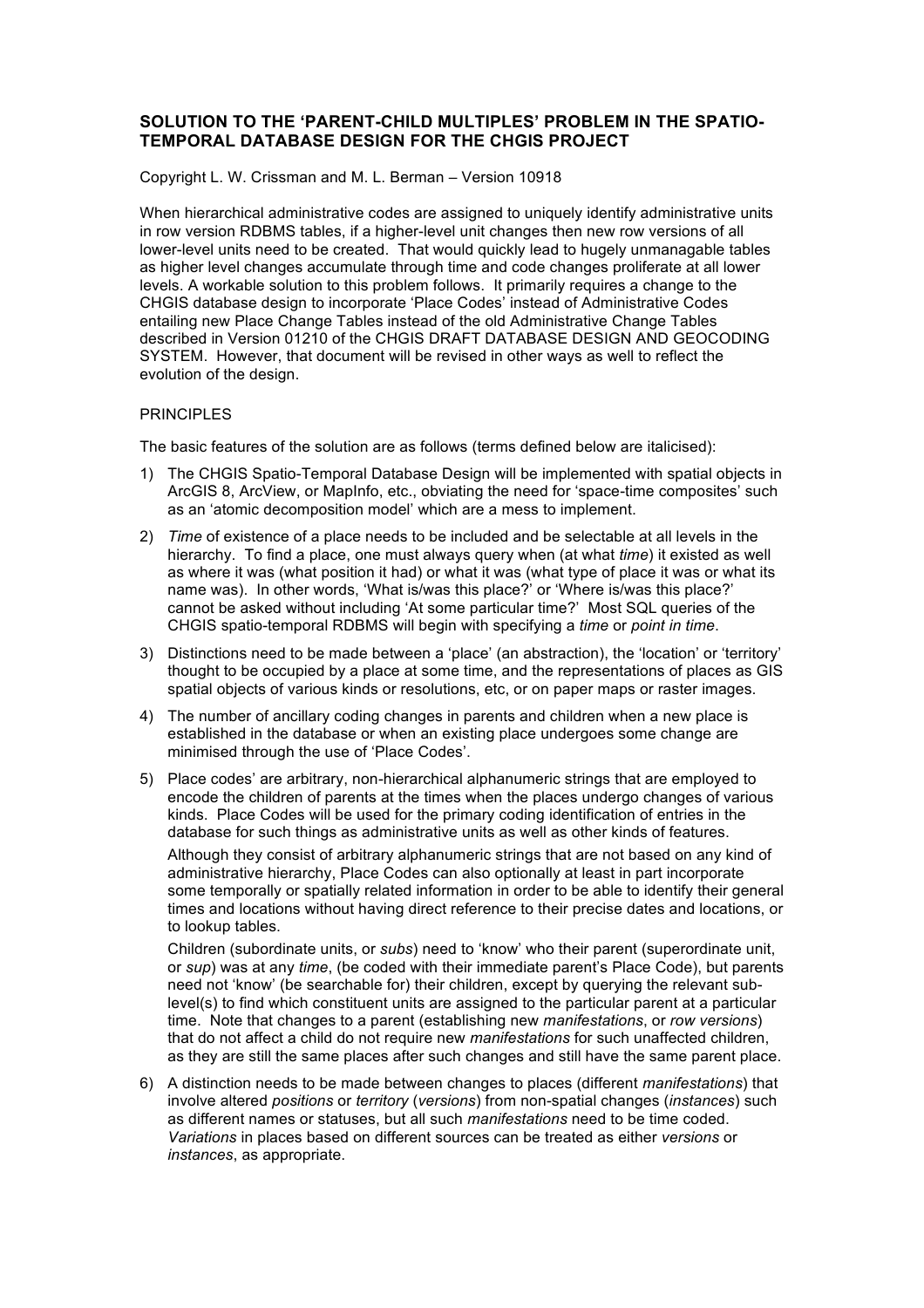- 7) When a parent changes its *territory* there is inevitably some change in the *position* or *assignment* of one or more of its children, possibly including new ones. However, there is no need to change any of the *assignments* to the parent or *times* of any of the other children that are not involved in the *position* change, as their *manifestations* do not change, *per se*
- 8) When a child (or set of children with the same parent) undergoes a change to its *position* (*territory* or *footprint*), it is only necessary to create a new parent *version* if its *location* also changes as a result. If the parent *territory* does not change, then there is no need to record a *version* (spatial) change for the parent as its children are already selectable at lower level(s) by their *times*. An *instance change* could be established with a new parent row version, or a new row version describing the change in children could be inserted into the relevant Administrative Feature table, but this would be redundant and unnecessary.
- 9) *Instance* changes in parents do not affect their children and therefore do not require any new records for them (except in Administrative Code Tables, if any are maintained). Nor do *instance* changes to children have any effect on their parents, and do not require new *instances* of them.
- 10) Place codes have *version* suffixes that are employed as the unique identifiers that link to the geocodes of their representations as GIS spatial objects or other depictions. *Instance* suffixes appended to *version* suffixes are optional, as each *instance* of a place is searchable in one table or another by its time period and *instances* do not link to geocodes.
- 11) When for some good reason a hierarchical administrative code is required, SQL queries can be made at successively higher levels to find their arbitrary adm\_code components and concatenating them using the SQL script produced by Miho Berman.

## DEFINITIONS

Some definitions will be useful in the following discussion (terms in italics are also defined):

- **Administrative Codes** Arbitrary, hierarchical alphanumeric codes that uniquely identify *administrative units* in terms of code elements assigned at the various relevant levels of an administrative hierarchy.
- **Administrative Feature Table** A RDBMS table that has *row versions* for each instance of an *administrative unit*.
- **Administrative Place Change Table** A Place Change Table containing administrative units, or places that occupy formal positions in hierarchical administrative systems.

**Administrative Units**– *Places* at various levels in an administrative hierarchy. Administrative hierarchies simplify *sub/sup* relationships, as normally a *sub* belongs to one and only one *sup*  in an administrative system.

- **Assignments** The coded relationship of subordinate places (*subs*) to a superordinate *place*(*s*) (*sups*) for some time period. This term embodies the 'part-of' relationship, or the relation between a child and its temporally defined parent(s). For administrative places, *subs* (subordinate units) are assigned to *sups* (superordinate units) for a particular time period. ' Is\_Part\_Of' or 'Sup\_Plcode' are possible field names to hold *sup place codes*.
- **Attribute** Something that is known about a *place*, such as its name, its *positiont*, or in the case of an adminstrative unit, its capital, including the *time* of the *manifestation*.
- **Change** Anything that causes the attributes of a *place* to differ before and after a particular point in time, or which is different in alternative sources and establishes a new *manifestation*. *Changes* require new time-marked *versions* or *instances* of a *place*, depending on whether the *positiont* of the *place* differs due to the *change*. A change to the capital/seat of an administrative unit only requires a new *version* in order to enable its representation by capital/seat locations.
- **Event** A transitory phenomenon that changes its position over time, such as a typhoon or even an empire when looked at in a broad perspective.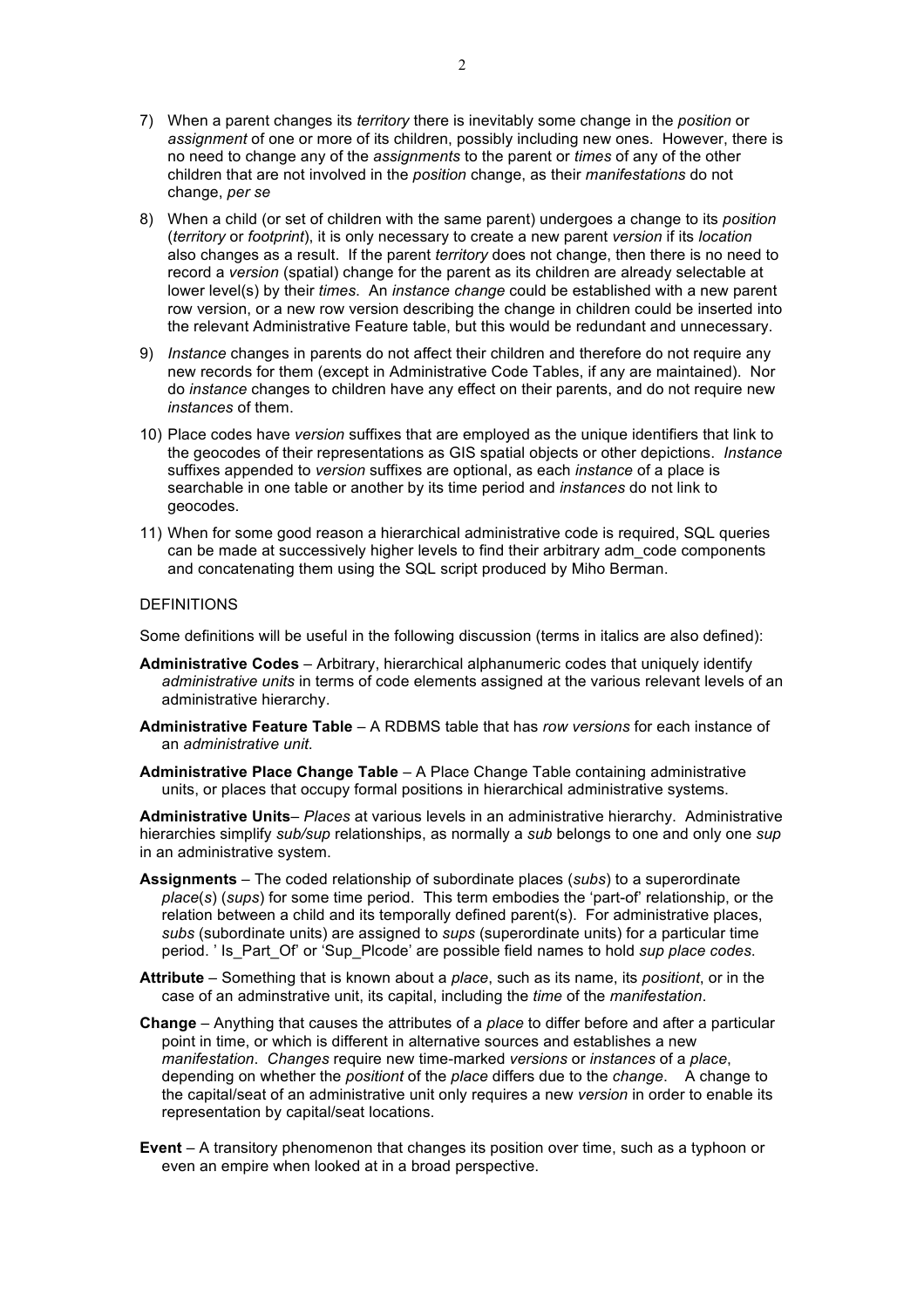- **Field Names** The specified ten character designation of the fields in the RDBMS tables. The ten character designation is a requirement of ArcView .dbf files based on DBase 1.0 or some other anachronism or stupidity.
- **Footprint** The *location* defined by either a lat/long point or an area defined by the lat/long of the lower left and upper right corners of the decimal degree rectangle that bounds a *place*.
- **Geocodes** Alphanumeric codes that identify spatial objects (point, line, area, and region representations) which are stored in some spatial data base, such as an ArcGIS coverage or ArcView shapefiles and MapInfo file sets, so that they can be selected to represent *places*.
- **Hybrid Place-Feature Table**  A RDBMS table that includes *row versions* for both *versions* and *instances* of a set of *places.* In other words, place changes and feature changes are combined so that a temporal search will produce selections of all *manifestations*. There could be advantages in some implementations to such hybrid tables.
- **Instance (of a** *place***)** This type of *manifestation* of a *place* involves differences in the nonspatial (non-territorial) *attributes* of the same place after some change and before another such change. Examples would be name or status changes. Instances do not need to clutter up Place Change Tables, but can be held in Administrative Feature Tables.
- **Location** Normally a precise designation in terms of latitude and longitude of sites in terms of points or *territories* (lines, areas, or regions), usually on the earth's surface, but vague or fuzzy locations must be recognised and catered for as well as those that are not thought to be on the earth.
- **Manifestation (of a** *place***)** The existence of a *place* for a *time*. This term is used as a generic for *variations*, *versions*, and *instances* of a place.
- **MR\_Code** The second term in a concatenated Place Code will provide a general indication of where the place is located in terms of China's macroregions and their subregions.
- **Place** Some object thought to occupy or constitute some space (or *location*) at some *time,*  normally on the earth's surface in the historical GIS context. Depending on their nature, some *places* can be parts of more than one *place* at a 'higher' or more encompassing *place*, which would require multiple *row versions* for each such parent, one to identify each 'sup place'. Allternatively, different Place Change Tables could be established if there are many such systematic *variations*.
- **Place Change Table**  A RDBMS table that contains *row versions* for each *version* of a place, ie., each *manifestation* that has a different *territory*.
- **Place Code** An unique designation for a *place*, which could in principle be its toponym in a set of non-identical toponyms. However, arbitrary alphanumeric codes are preferred for place codes, as names of places can change or vary with sources/transliterations without otherwise changing the nature of the place itself. Although *place codes* can be randomly or sequentially assigned or be otherwise arbitrary, it is also possible and perhaps desirable to load them with useful spatial or temporal mnemonics, at least to some degree.
- **Point in Time** A specific calendar date, but perhaps an arbitrarily defined one, that can be used to select the *times* when an *instance* or *version* of a *place* existed.
- **Position** (or **Territory**, or **Site**) a space believed to be occupied or constituted by a place. Can be the same as a *location* or *footprint* if so defined in terms of latitude and longitude.
- **Row Versions** Multiple cases in a RDB table for *versions* and *instances* of the same *place*. The term 'version' when used in '*row version*' is not always the same as *version* defined below, although different *versions* of a place (but not necessarily instances) do always require separate *row versons in a Place Change Table*.
- **Site**  (See *Position*).
- **Sub** Subordinate administrative unit assigned to a particular *sup* at some specified time range. If there is no difference in the footprint of a *sub* if its assignment changes, then only different *instances* of the *sup* are created although new *versions* of its prior and latter *sups* will be needed. 'Child' can be used as a synonym.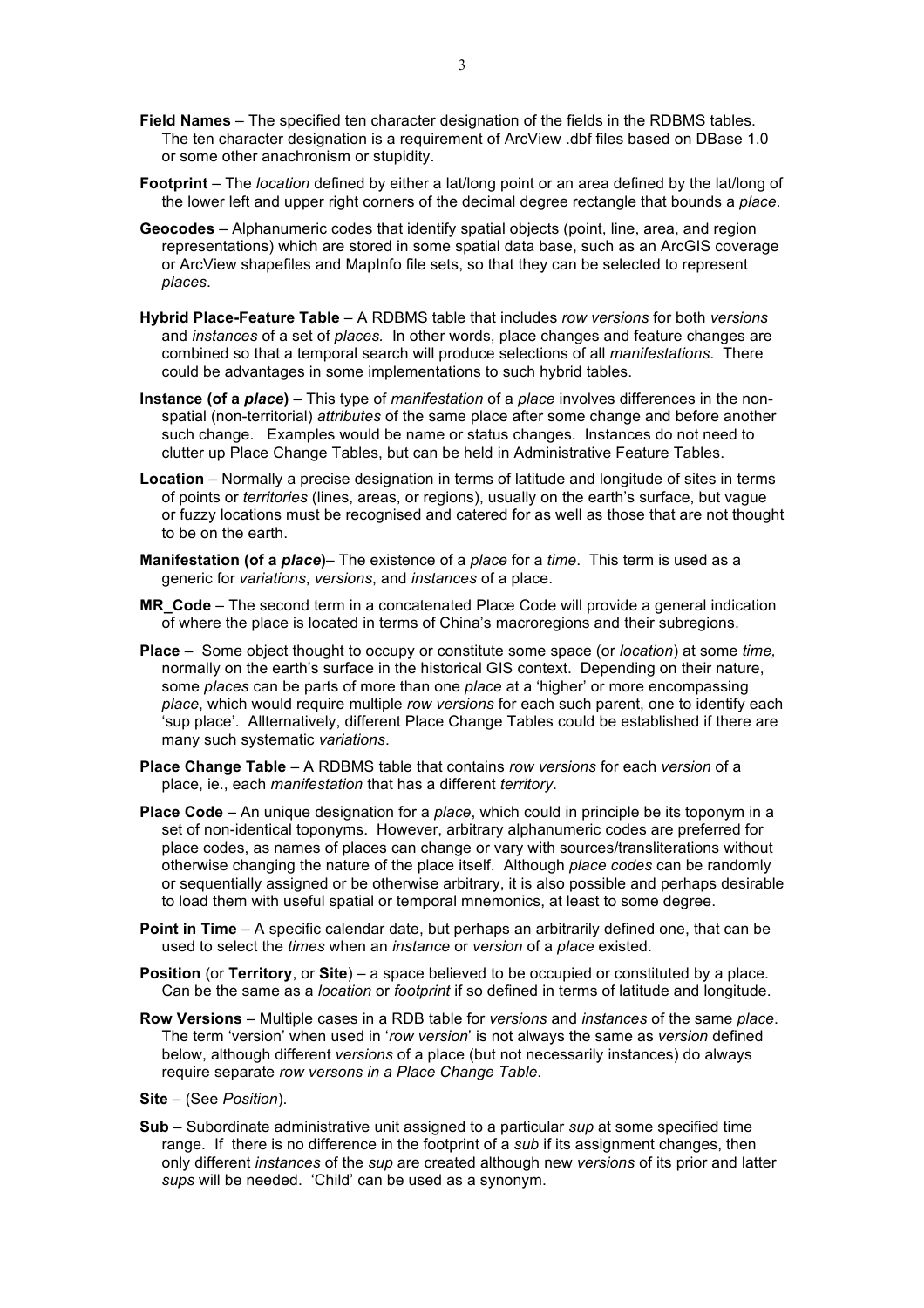- **Sup** Superordinate administrative unit whose place code is in the 'Is\_Part\_Of' or 'Sup\_PlCode' field in all of its *subs*. If a change in a *sub* version or assignment changes the footprint of its *sup*(*s*), new *sup version*(*s*) are also required. 'Parent' can be used as a synonym.
- **Territory** (See *Position*).
- **Time** The period defined by 'Begin\_Date' and 'End\_Date' fields between *changes* when an *version* or *instance* of a place exists. See note 4 below for a discussion of what to do about uncertainties in the dates of *changes*.
- **Time\_Code** The first term in a concatenated *Place Code* will provide a general indication of the time span of a *place* in terms of dynasties and regimes.
- **Variations (of a** *place***)** –Manifestations of a *plac*e that differ according to alternative sources of information or different regimes, etc. In the case of administrative units, the variations can be treated as either *versions* or *instances* depending on whether there are differences in the *footprints* of the *variations*. If there are a large number of variations, it could be desirable to establish separate Place Change Tables based on the different sources or for different regimes, etc.
- **Versions (of a** *place***)** Differences in a *place* that involve different *locations* before/after some *time*. In the case of *administrative places*, such *changes* involve gaining or loosing *territory* or a changed *position* of a capital/seat. *Versions* of a place created by such *changes* require new *row versions* to be established in a Place Change Table for all affected places. Assignments of *subs* to different *sups* that do not involve changes to the *sub* territory only require new *sub row versions* in Spatial Change tables, rather than instances in an Administrative Change Table, in order to facilitate searches for all *subs* in a single table. Changes to the location of the capital/seat of an administrative unit requires a new *version* only in order to enable the representation of the place by such locations.

### NOTES:

1. When a new *instance* resulting from a change in non-spatial attributes of an administrative unit (*place*) is added at the appropriate level in an Administrative Place Change Table, no *changes* are necessary in either higher or lower level units (*sups* or *subs*)– only a new i*nstance row version* needs to be added at that level with the appropriate *time* (begin and end dates), and any resulting modifications to other before or after *instance times* for the same *place*. See Example A. Alternatively, as Pu Lin points out, non-spatial changes (other than a change in capital/seat) need not be contained in a Place Change Table, but can be recorded in other tables as new row versions, such as the Administrative Feature Table for a name change. The point, with respect to either alternative, is that searches for places and their versions and instances must always be done on **both** time **and** place.

2. If a spatial change in a *sub* or set of *subs* causes a change in territory for one or more *sups*, then new *row versions* of the affected *sups* are also required, but **only** for those affected. This applies at all successive superior levels in a hierarchy. See Example B.

3. If a spatial change in a *sub* (or more likely a pair or more of neighbouring *subs*) does not affect the overall *territory* of its *sup*, **no** new *version* of the sup is required, as the *point in time* of the *change* will allow selection of the various components of the *sup*. Only the constituent units at the lower levels (*subs*) whose *territories* are directly affected by the *change* need new before/after *row versions* that have new begin-end dates reflecting their *changes*. Sibling *subs* not affected by the *change* require no new *versions* or *instances*. See Example C.

4. Berman has proposed an excellent solution for uncertainty concerning the time of a change, which is to use the date of a preceding or subsequent change if the beginning or ending data of a manifestation is unknown. However, his example marks such uncertain dates with a following asterisk which could interfere with SQL queries. Crissman would elaborate on the idea by adding additional fields relating to begin- and end-dates that indicate the nature of the uncertainty, perhaps as in 'firm, best guess, possible, or unknown', etc., and that provide the sources for the status of the dates.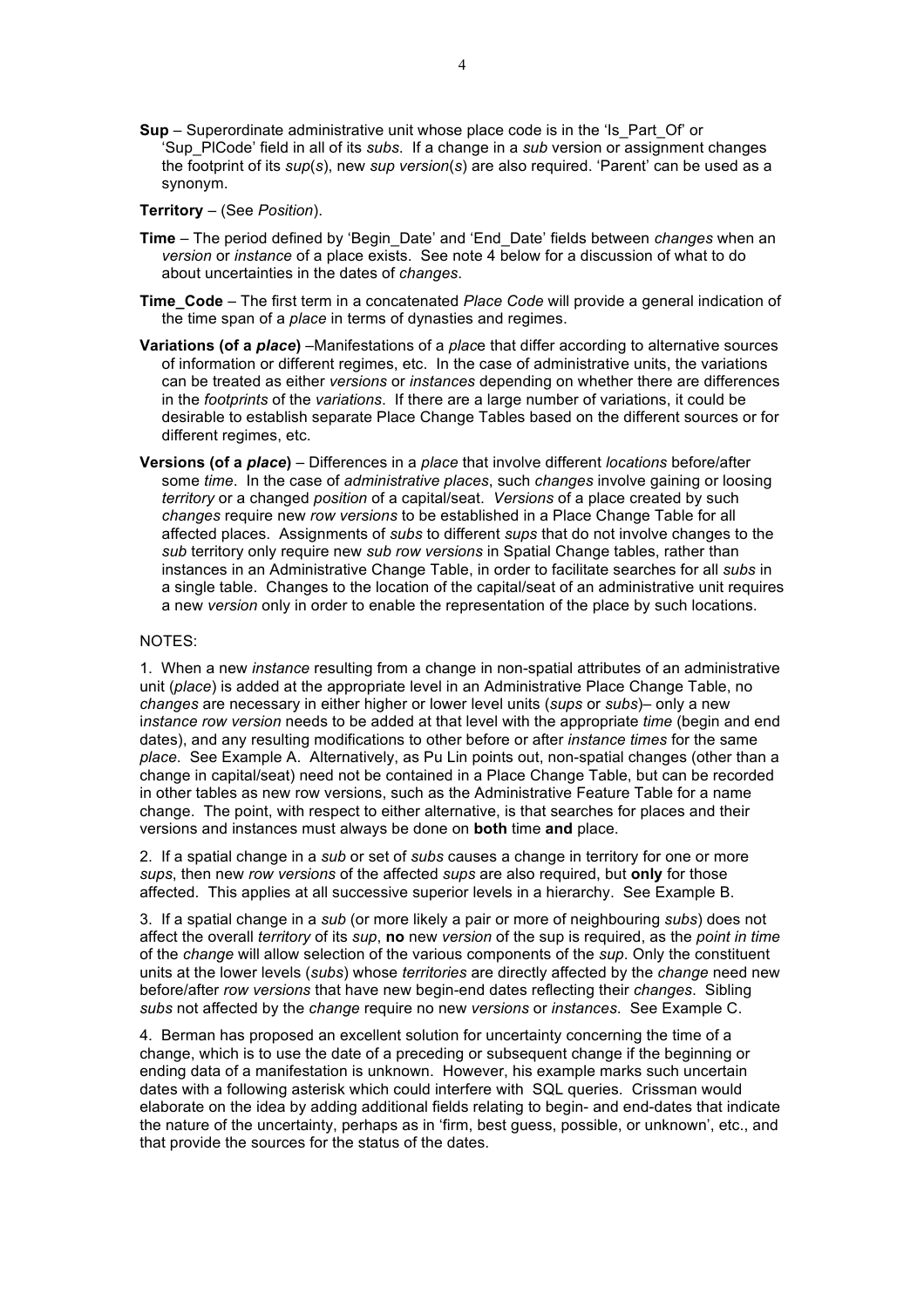5. If a unique *administrative code* representing all the higher-levels to which a unit belongs is required for some purpose, it can be generated as needed by working up the hierarchy of administrative levels using the 'Is Part Of' or 'Sup Plcode' field and concatenating the *administrative codes* that pertain to manifestations at a particular *point in time* at each level. Administrative Code Tables could thereby be created for as many *points in time* as required.

# CODING GUIDELINES:

#### **Administrative Codes:**

Basically, since Administrative Codes are not used internally in this new CHGIS Spatio-Temporal Database Design, but are only output from it when someone wants them for some purpose, which of possible alternative formats they employ is therefore moot. A possible scheme for assigning Administrative Codes is described in a companion document, AC.dot.

#### **Geocodes:**

*Geocodes* are employed in this new CHGIS Project STDB Design only to identify and select GIS spatial objects or other representations that represent selected *places* at seletcted *times*. *Place Codes* can be used as *Geocodes* for a specific 'slice in time' such as 1820, particularly if the attribute data tables in a GIS are used as Place Change Tables. However, distinct Geocodes will be necessary if the same spatial objects will be used for different *manifestations* of places, as will be the case in a spatio-temporal database, and will also allow alternative spatial or other objects to be used to represent the same place(s). Geocodes could be arbitrary or even random, and it is desirable that they can be assigned automatically. It is proposed that in the first instance, at least, distinct geocodes be based on the longitude and latitude of spatial objects themselves, as they can then be automatically generated from an ArcGIS coverage, although an operator will need to manually select an identifying point for polypoint, polyline, and region objects.

**Point object geocodes** will be created by concatenating their long/lat locations to three decimal places with an intervening comma.

**Polypoint obect** (consisting of multiple points) **geocodes** will be created by similarly concatenating the long/lat location of one arbitrarily selected point in the collection.

**Line object geocodes** will be created by similarly concatenating the long/lat locations of their mid-points.

**Polyline object** (multiple line objects, including networks) **geocodes** will be created by similarly concatenating the long/lat location of an arbitrarily selected point on one of the constituent lines

**Polygon object geocodes** will be created by similarly concatenating the long/lat of their label points in an ArcGIS coverage, or by arbitrarily selecting a point within them in ArcView and MapInfo, and concatenating its long/lat.

**Region objects** (multiple polygons) **geocodes** will be created by similarly concatenating the long/lat location of an arbitrarily selected point in one of the constituent polygons.

**Place Codes:** These are central to the operation of the CHGIS STDB Design, as place codes are the primary means of identifying places in Place Change Tables and joining them to their attributes or other features in various associated RDBMS tables, including Spatial Data Tables.

Although Place Codes could be completely arbitrary and therefore be assigned on a completely random basis, the results of such a procedure would be inherently confusing to human beings, as identifying a place by such a code would inevitably involve using a look-up table. Therefore, Crissman is of the opinion that place geocodes should be loaded with certain amount of mnemonic baggage to aid humans who will be establishing Place Chang Tables or using place codes for certain of their purposes. These non-random components of place geocodes will allow people to identify the general types, rough time periods, and general locations of places without interfering with the need for flexibility in adding or deleting places in some sets of places. However, loading Place Codes in this manner is optional.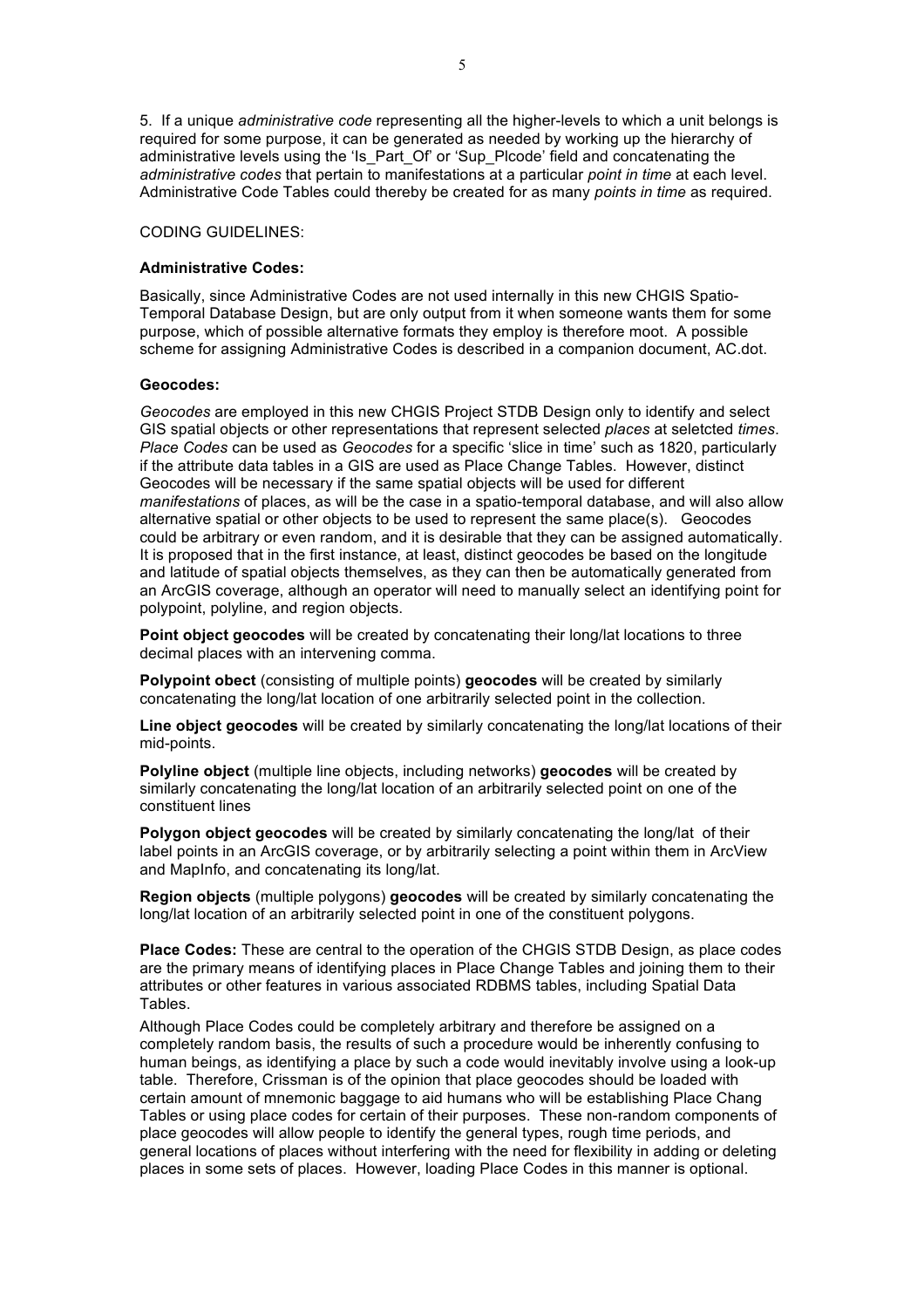One possible scheme for incorporating meaningful elements in Place Codes is described in a companion document, PC.doc.

**Version** – If only one version of a place exists with in the *time* indicated in Time\_Code, then .N can be used in the Version field. Alternatively, some other symbol compatible with standard SQL queries could precede *version* codes to set them off from the other components of a place code when their elements are concatenated. Additional *versions* of a place would then be indicated with capital letters from before or after N, beginning with F and T, respectively, following the point or other symbol. If it is necessary to insert an additional version between two already coded ones, such as .N and .T, then .Q could be used, etc. If an additional version were required between two sequential letters, then a lowercase letter beginning with n can be suffixed, etc., ad infinitum

**Instance** – Instances will be indicated with numerals added behind any version suffix, beginning with 01 for the first of two, nothing being required if there is only one instance of a place. Subsequent instances will proceed numerically up to 99 and then go to 0a, 0b, etc., as necessary. If an additional instance of a place is needed between two already coded, such as 13 and 14, 13.5 can be used, and 13.7 for one between 13.5 and 14, etc., using as many decimal places as necessary, ad infitum.

**Concatenation** – It will be necessary to concatenate a place code from its components in order to use them for sup coding. In the scheme described in PC.doc, they would look like A2Ql1Np01.B03 for the third instance of the second version of Shuntian Sheng containing Beijing in the late Qing (or A2,Ql,1Np,01.B03 if commas are used to separate the components, apart from versions and instances). Alternatively, A5Ql1Np01.B03 could indicate the third instance of the second version of Shuntian Fu, it having been an Administrative Place at either provincial or prefectural level depending on the source consulted. However, apart from their version and any instance suffixes, the basic Place Codes could be any arbitrary alphanumeric string instead of such examples of loaded Place Codes, as described in PC.doc.

### PLACE CHANGE TABLE COMPONENT FIELDS

- 1. **Place\_Code** A concatenation of fields 2-7.
- 2. **P\_Type**  [OPTIONAL] A set of usually two alphanumerics denoting what kind of place the code pertains to. If an administrative place is coded as A, then the numeral for its level is in the second place.
- 3. **P\_Time** [OPTIONAL] The Dynasty/Regime code, or combinations as discussed in PC.doc.
- 4. **P\_Mregion** [OPTIONAL] The general location in terms of macroregion/region and sector, as described in PC.doc.
- 5. **P\_Number**  A randomly assigned alphanumeric string. In the scheme discussed in PC.doc, only two digits are required.
- 6. **P\_Version** Version letter(s) preceded by a '.' or other demarcating symbol, as discussed above
- 7. **P\_Instance** Instance numerals, as discussed above.
- 8. **Begin\_Time** Numerals for year, month, and day, insofar as possible, as discussed in the CHGIS STDB Design document.
- 9. **End\_Time** Numerals for year, month, and day, insofar as possible, as discussed in the CHGIS STDB Design document.
- 10. **Sup\_P\_Code** The Place Code for superordinate places. If a place is part of two or more immediately higher level places, two or more row versions are required for their Place Codes, unless there is a separate Place Change Table for a dual hierarchy of places.
- 11. . **Change\_Typ** [OPTIONAL] An single word indication of what kind of change initiates the *manifestation*.